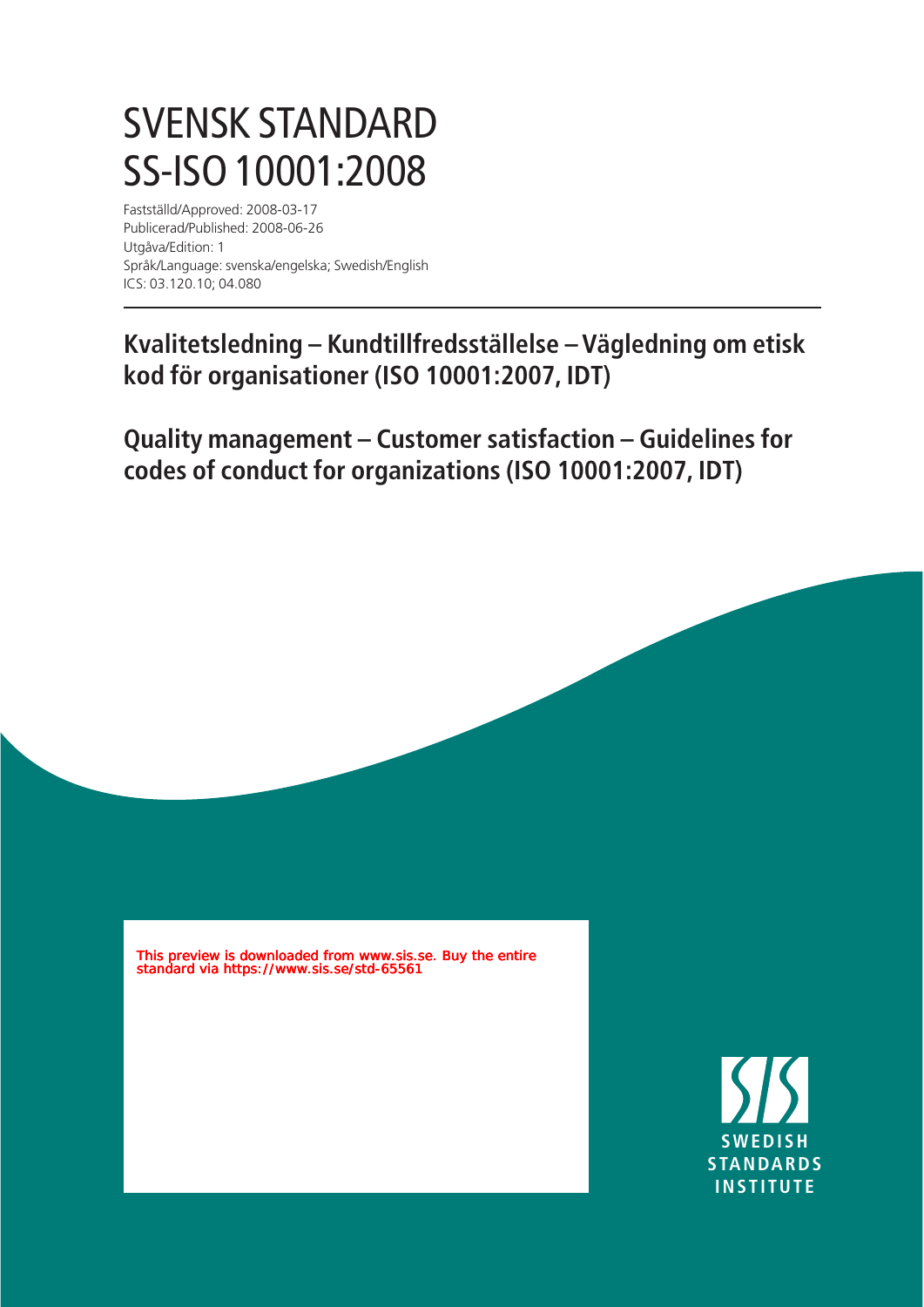## Hitta rätt produkt och ett leveranssätt som passar dig

### **Standarder**

Genom att följa gällande standard både effektiviserar och säkrar du ditt arbete. Många standarder ingår dessutom ofta i paket.

#### **Tjänster**

Abonnemang är tjänsten där vi uppdaterar dig med aktuella standarder när förändringar sker på dem du valt att abonnera på. På så sätt är du säker på att du alltid arbetar efter rätt utgåva.

e-nav är vår online-tjänst som ger dig och dina kollegor tillgång till standarder ni valt att abonnera på dygnet runt. Med e-nav kan samma standard användas av flera personer samtidigt.

#### **Leveranssätt**

Du väljer hur du vill ha dina standarder levererade. Vi kan erbjuda dig dem på papper och som pdf.

#### **Andra produkter**

Vi har böcker som underlättar arbetet att följa en standard. Med våra böcker får du ökad förståelse för hur standarder ska följas och vilka fördelar den ger dig i ditt arbete. Vi tar fram många egna publikationer och fungerar även som återförsäljare. Det gör att du hos oss kan hitta över 500 unika titlar. Vi har även tekniska rapporter, specifikationer och "workshop agreement". Matriser är en översikt på standarder och handböcker som bör läsas tillsammans. De finns på sis.se och ger dig en bra bild över hur olika produkter hör ihop.

### **Standardiseringsprojekt**

Du kan påverka innehållet i framtida standarder genom att delta i någon av SIS ca 400 Tekniska Kommittéer.

# Find the right product and the type of delivery that suits you

#### **Standards**

By complying with current standards, you can make your work more efficient and ensure reliability. Also, several of the standards are often supplied in packages.

### **Services**

Subscription is the service that keeps you up to date with current standards when changes occur in the ones you have chosen to subscribe to. This ensures that you are always working with the right edition.

e-nav is our online service that gives you and your colleagues access to the standards you subscribe to 24 hours a day. With e-nav, the same standards can be used by several people at once.

#### **Type of delivery**

You choose how you want your standards delivered. We can supply them both on paper and as PDF files.

#### **Other products**

We have books that facilitate standards compliance. They make it easier to understand how compliance works and how this benefits you in your operation. We produce many publications of our own, and also act as retailers. This means that we have more than 500 unique titles for you to choose from. We also have technical reports, specifications and workshop agreements. Matrices, listed at sis.se, provide an overview of which publications belong together.

### **Standardisation project**

You can influence the content of future standards by taking part in one or other of SIS's 400 or so Technical Committees.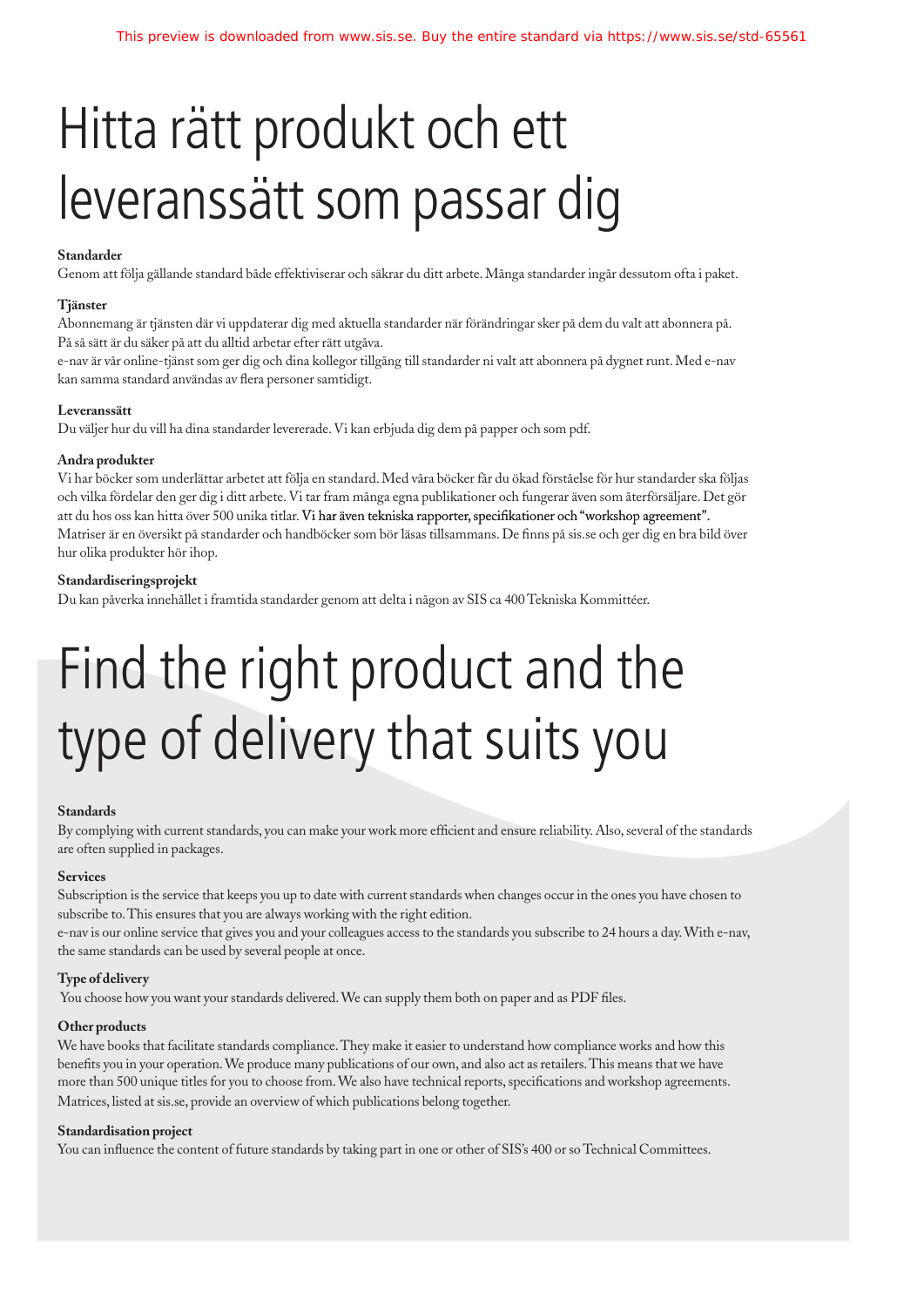Den internationella standarden ISO 10001:2007 gäller som svensk standard. Detta dokument innehåller den officiella engelska versionen av ISO 10001:2007 med svensk översättning.

The International Standard ISO 10001:2007 has the status of a Swedish Standard. This document contains the official English version of ISO 10001:2007 with a Swedish translation.

av denna produkt regleras av slutanvändarlicensen som återfinns i denna produkt, se standardens sista sidor.

<sup>©</sup> Copyright/Upphovsrätten till denna produkt tillhör SIS, Swedish Standards Institute, Stockholm, Sverige. Användningen<br>av denna produkt regleras av slutanvändarlicensen som återfinns i denna produkt, se standardens sis

Upplysningar om sakinnehållet i standarden lämnas av SIS, Swedish Standards Institute, telefon 08-555 520 00. Standarder kan beställas hos SIS Förlag AB som även lämnar allmänna upplysningar om svensk och utländsk standard.

Information about the content of the standard is available from the Swedish Standards Institute (SIS), tel +46 8 555 520 00. Standards may be ordered from SIS Förlag AB, who can also provide general information about Swedish and foreign standards.

SIS Förlag AB, SE 118 80 Stockholm, Sweden. Tel: +46 8 555 523 10. Fax: +46 8 555 523 11. E-mail: sis.sales@sis.se Internet: www.sis.se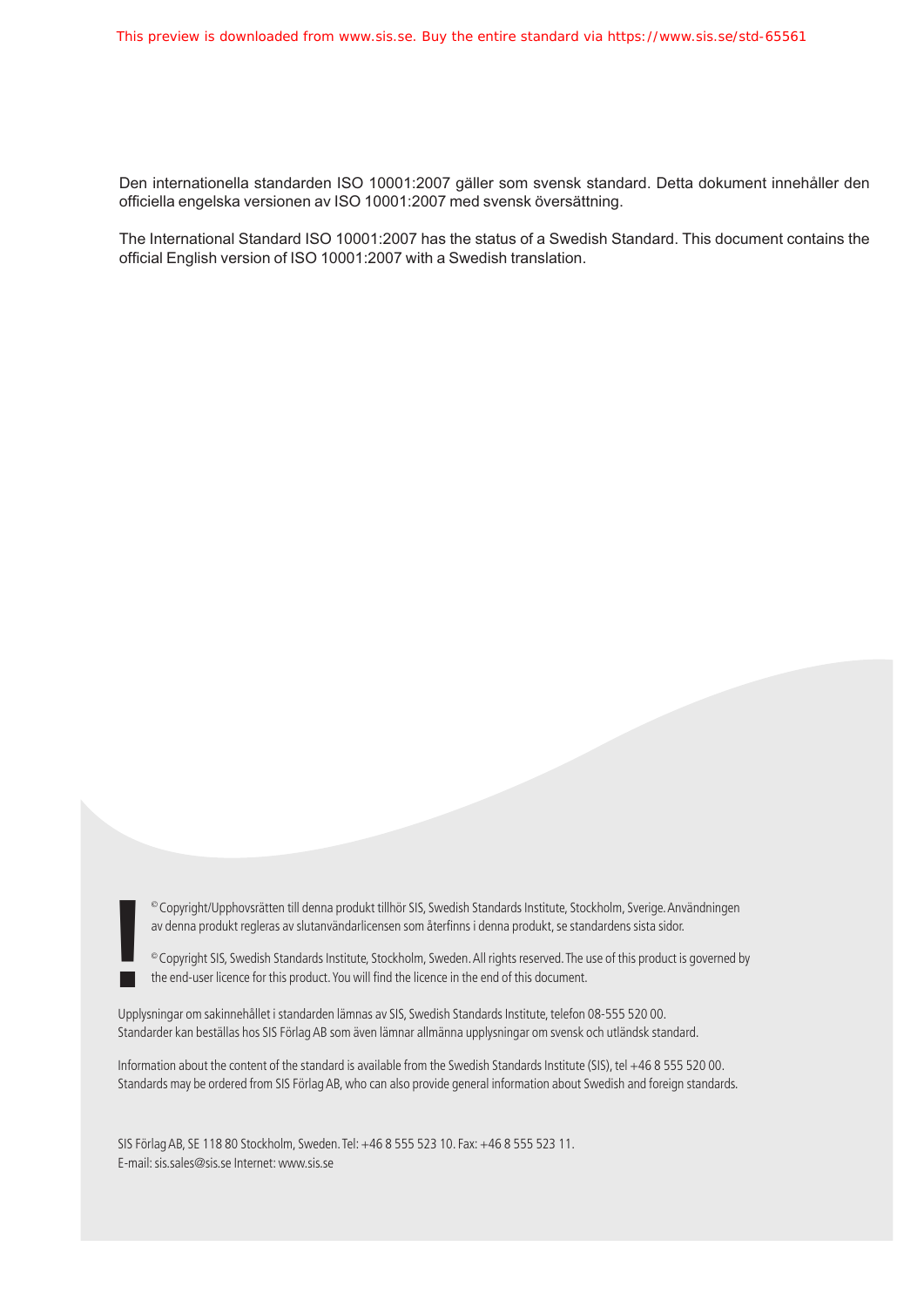## **Contents**

| 0.1                    |                                                                                                |  |
|------------------------|------------------------------------------------------------------------------------------------|--|
| 0.2<br>0.3<br>0.4      |                                                                                                |  |
| 1                      |                                                                                                |  |
| $\mathbf{2}$           |                                                                                                |  |
| 3                      |                                                                                                |  |
| 4<br>4.1<br>4.2<br>4.3 |                                                                                                |  |
| 4.4                    |                                                                                                |  |
| 4.5<br>4.6             |                                                                                                |  |
| 4.7                    |                                                                                                |  |
| 4.8<br>4.9             |                                                                                                |  |
| 5                      |                                                                                                |  |
| 5.1<br>5.2             |                                                                                                |  |
| 6                      |                                                                                                |  |
| 6.1                    |                                                                                                |  |
| 6.2<br>6.3             |                                                                                                |  |
| 6.4                    |                                                                                                |  |
| 6.5<br>6.6             |                                                                                                |  |
| 6.7                    |                                                                                                |  |
| 6.8                    |                                                                                                |  |
| 7                      |                                                                                                |  |
| 8<br>8.1               |                                                                                                |  |
| 8.2<br>8.3             |                                                                                                |  |
| 8.4                    |                                                                                                |  |
| 8.5                    |                                                                                                |  |
|                        | Annex A (informative) Simplified examples of components of codes for different organizations 8 |  |
|                        |                                                                                                |  |
|                        |                                                                                                |  |
|                        |                                                                                                |  |
|                        |                                                                                                |  |
|                        |                                                                                                |  |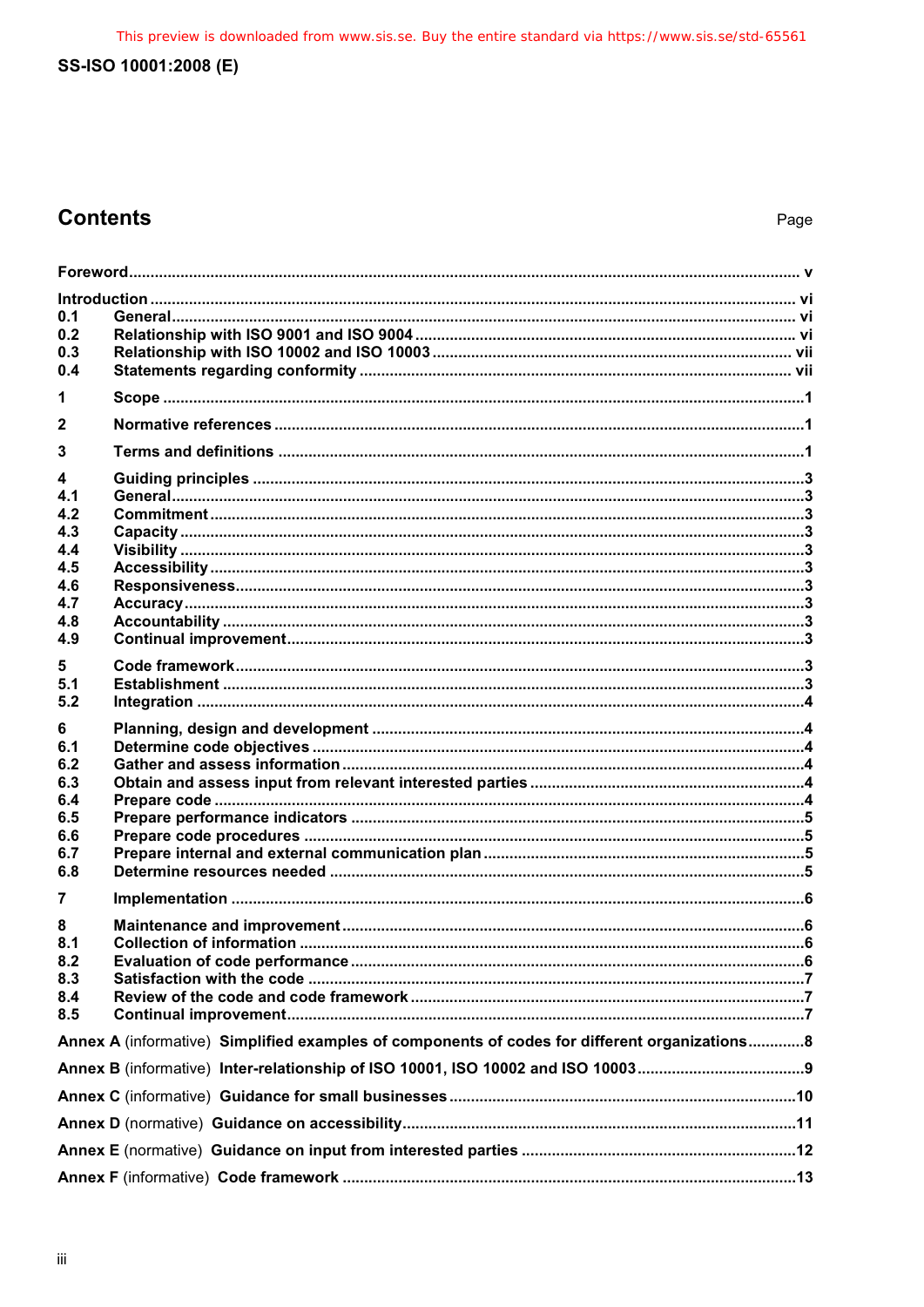## Innehåll

| 0.1<br>0.2<br>0.3<br>0.4                                         |                                                                                           |   |  |
|------------------------------------------------------------------|-------------------------------------------------------------------------------------------|---|--|
| 1                                                                |                                                                                           |   |  |
| 2                                                                |                                                                                           |   |  |
| 3                                                                |                                                                                           |   |  |
| 4<br>4.1<br>4.2<br>4.3<br>4.4<br>4.5<br>4.6<br>4.7<br>4.8<br>4.9 |                                                                                           |   |  |
| 5<br>5.1<br>5.2                                                  |                                                                                           |   |  |
| 6<br>6.1<br>6.2<br>6.3<br>6.4<br>6.5<br>6.6<br>6.7<br>6.8        |                                                                                           |   |  |
| 7                                                                |                                                                                           |   |  |
| 8<br>8.1<br>8.2<br>8.3<br>8.4<br>8.5                             |                                                                                           | 6 |  |
|                                                                  | Bilaga A (informativ) Förenklade exempel på innehåll i uppförandekoden för olika          |   |  |
|                                                                  | Bilaga B (informativ) Ömsesidigt förhållande mellan ISO 10001, ISO 10002 och ISO 10003  9 |   |  |
|                                                                  |                                                                                           |   |  |
|                                                                  |                                                                                           |   |  |
|                                                                  | Bilaga E (normativ) Vägledning till införskaffande av upplysningar från intressenter  12  |   |  |
|                                                                  |                                                                                           |   |  |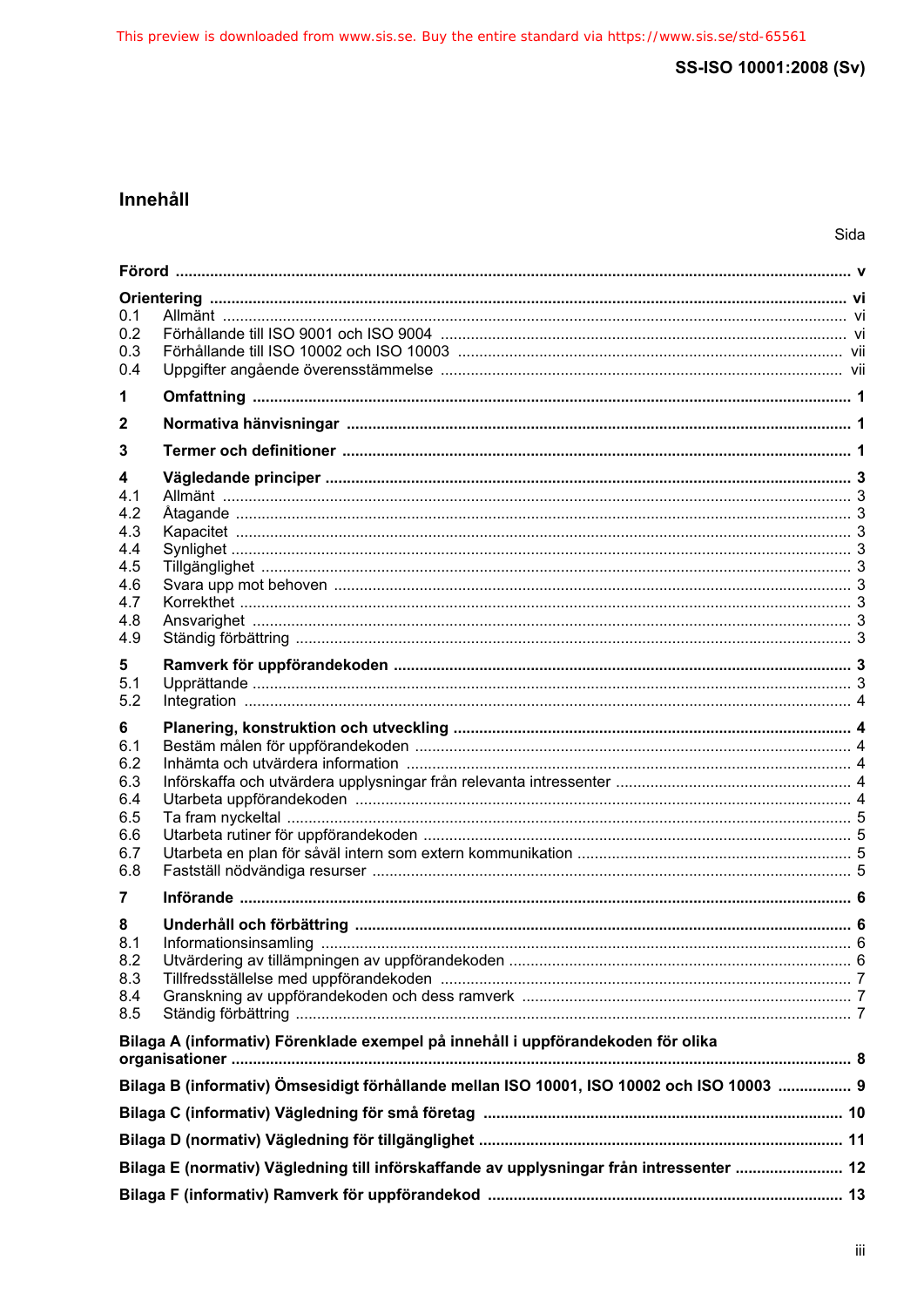| Annex G (informative) Guidance on adopting a code provided by another organization  14 |  |
|----------------------------------------------------------------------------------------|--|
|                                                                                        |  |
|                                                                                        |  |
|                                                                                        |  |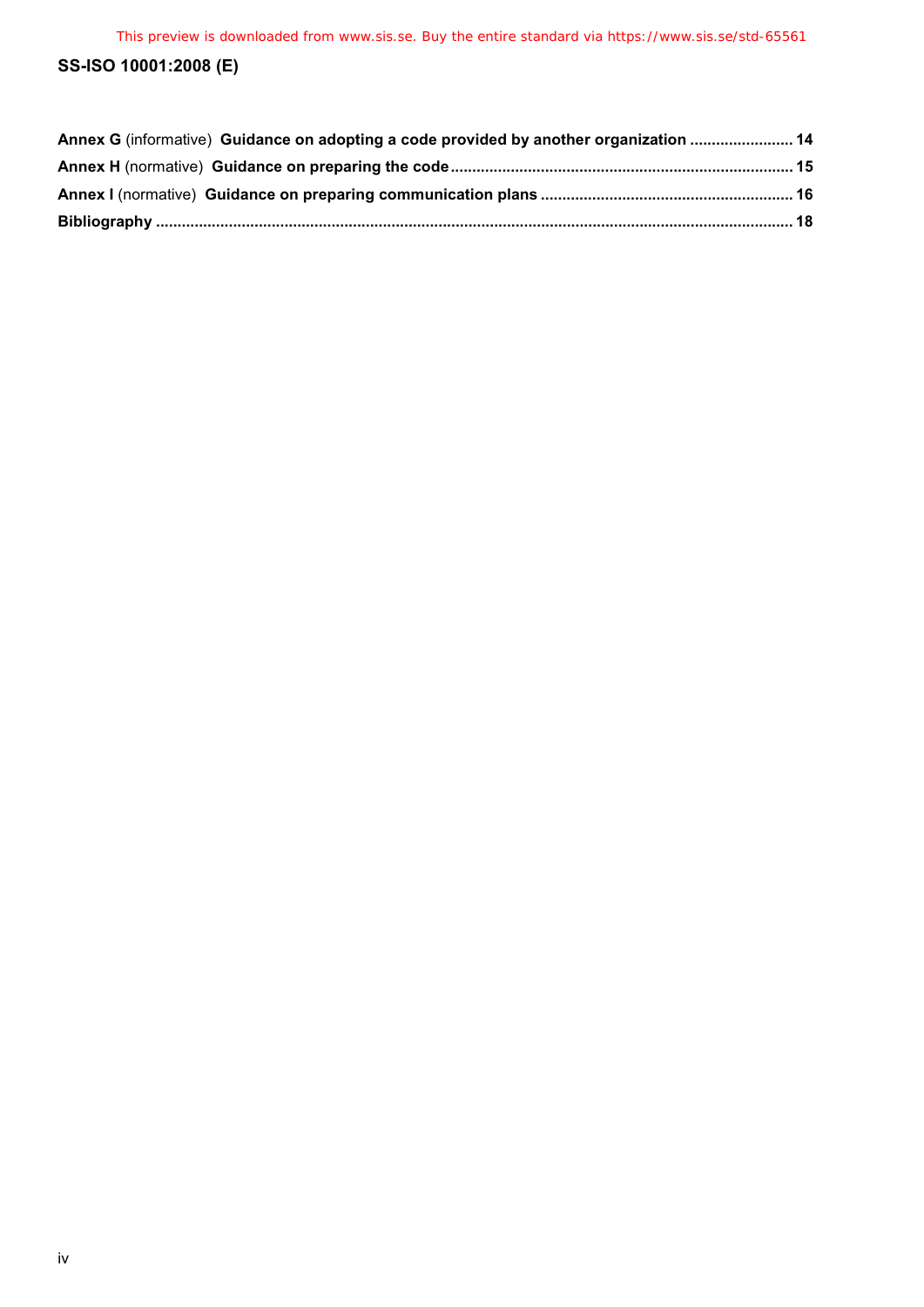| Bilaga G (informativ) Vägledning till att införa en uppförandekod tillhandhållen av en |  |
|----------------------------------------------------------------------------------------|--|
|                                                                                        |  |
|                                                                                        |  |
|                                                                                        |  |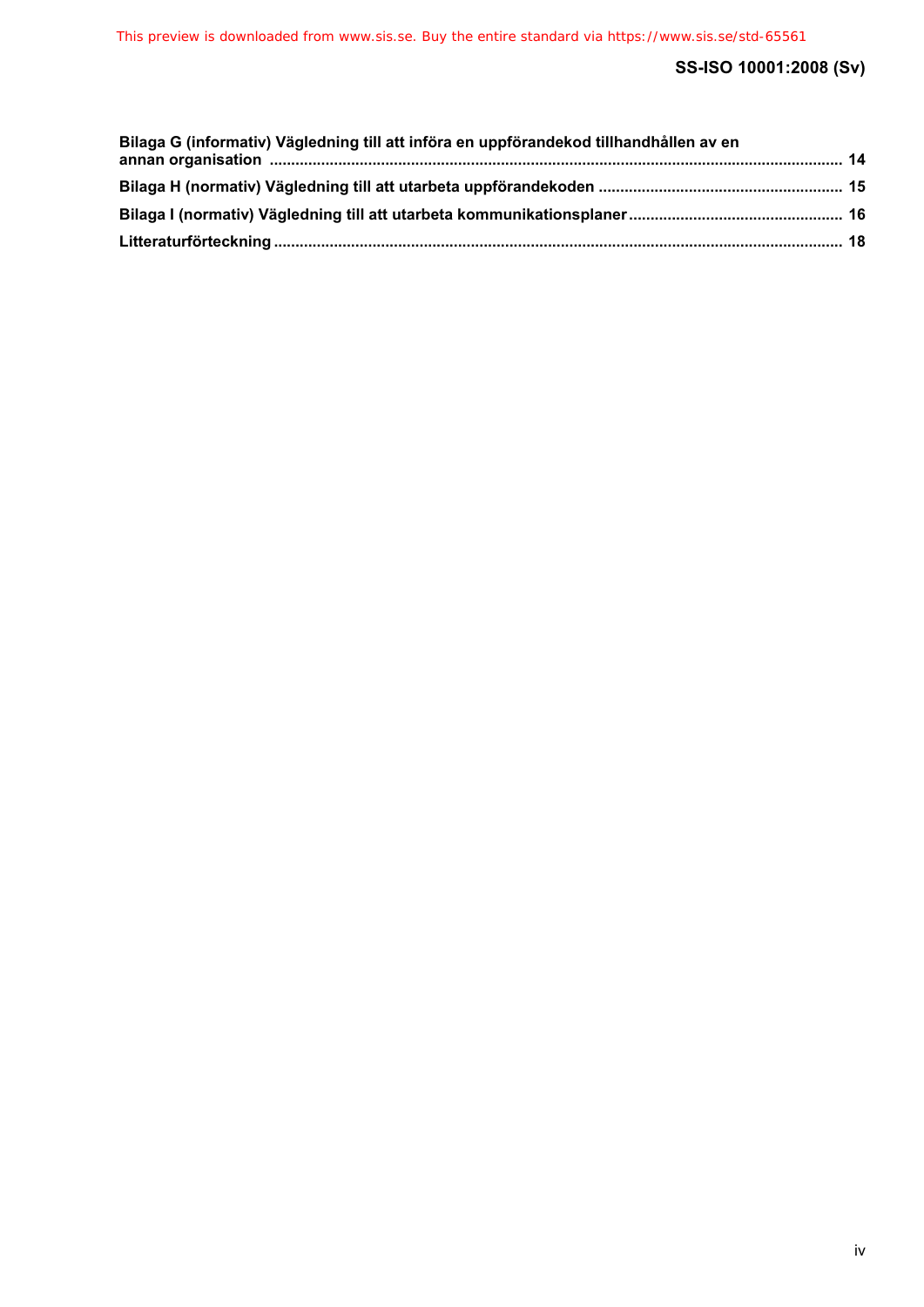## **Foreword**

ISO (the International Organization for Standardization) is a worldwide federation of national standards bodies (ISO member bodies). The work of preparing International Standards is normally carried out through ISO technical committees. Each member body interested in a subject for which a technical committee has been established has the right to be represented on that committee. International organizations, governmental and non-governmental, in liaison with ISO, also take part in the work. ISO collaborates closely with the International Electrotechnical Commission (IEC) on all matters of electrotechnical standardization.

International Standards are drafted in accordance with the rules given in the ISO/IEC Directives, Part 2.

The main task of technical committees is to prepare International Standards. Draft International Standards adopted by the technical committees are circulated to the member bodies for voting. Publication as an International Standard requires approval by at least 75 % of the member bodies casting a vote.

Attention is drawn to the possibility that some of the elements of this document may be the subject of patent rights. ISO shall not be held responsible for identifying any or all such patent rights.

ISO 10001 was prepared by Technical Committee ISO/TC 176, *Quality management and quality assurance*, Subcommittee SC 3, *Supporting technologies*.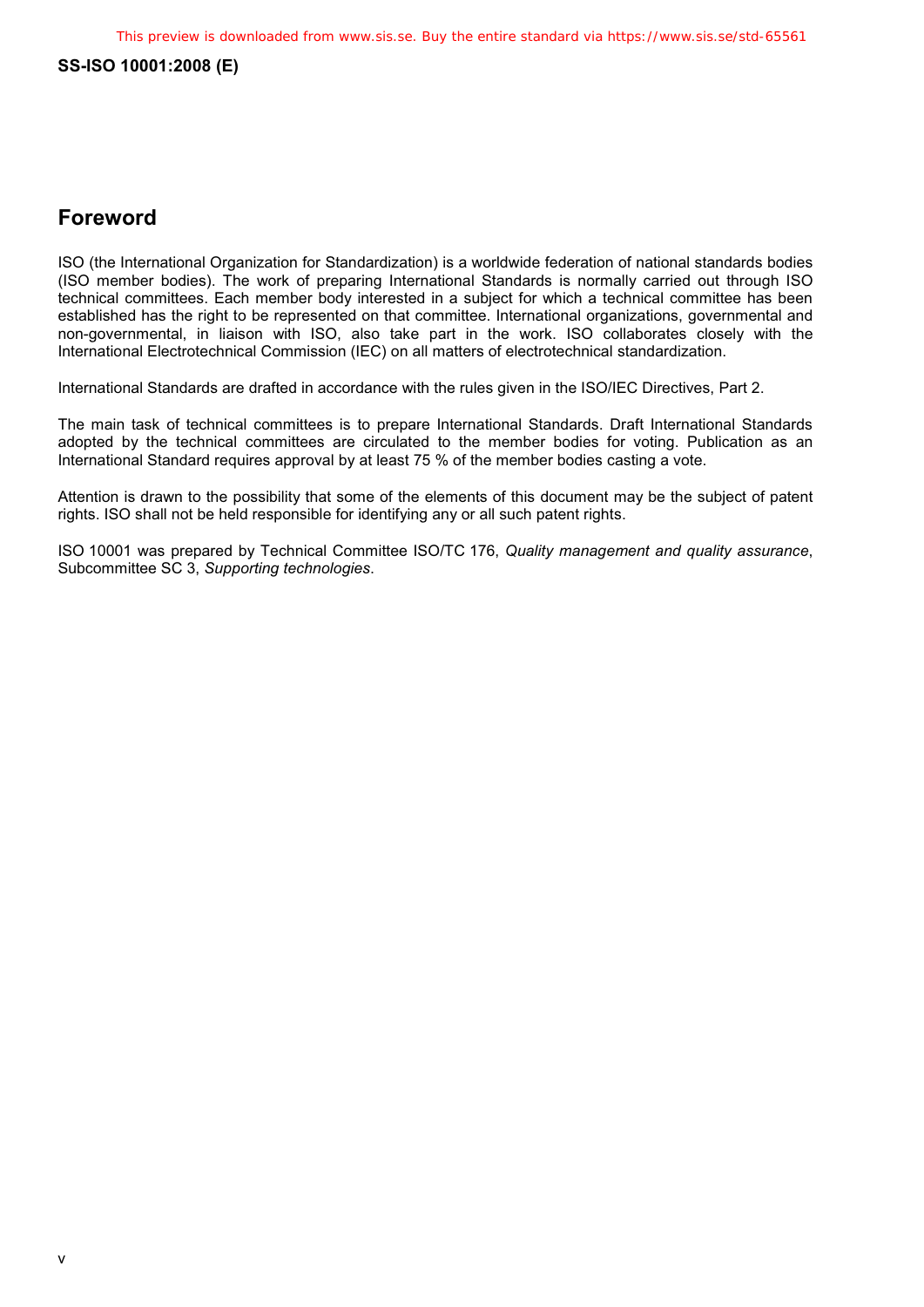## **Förord**

ISO (Internationella Standardiseringsorganisationen) är en världsomspännande sammanslutning av nationella standardiseringsorgan (ISO-medlemmar). Utarbetandet av internationella standarder sker normalt i ISOs tekniska kommittéer. Varje medlemsland som är intresserat av arbetet i en teknisk kommitté har rätt att bli medlem i den. Internationella organisationer, statliga och icke-statliga, som samarbetar med ISO deltar också i arbetet. ISO har nära samarbete med International Electrotechnical Commission (IEC) i alla frågor rörande elektroteknisk standardisering.

Internationella standarder utarbetas i enlighet med ISO/IEC Directives, Part 2.

Den huvudsakliga uppgiften för tekniska kommittéer är att utarbeta internationella standarder. Förslag till internationella standarder som godkänts av de tekniska kommittéerna sänds till medlemsländerna för röstning. För publicering av en internationell standard krävs att minst 75 % av de röstande medlemsländerna godkänner förslaget.

Det bör uppmärksammas att vissa beståndsdelar i denna internationella standard möjligen kan vara föremål för patenträtter. ISO ska inte hållas ansvarig för att identifiera någon eller alla sådana patenträtter.

Den internationella standarden ISO 10001 har utarbetats av ISO/TC 176, *Quality management and quality assurance*, Subcommittee SC3, *Supporting technologies*.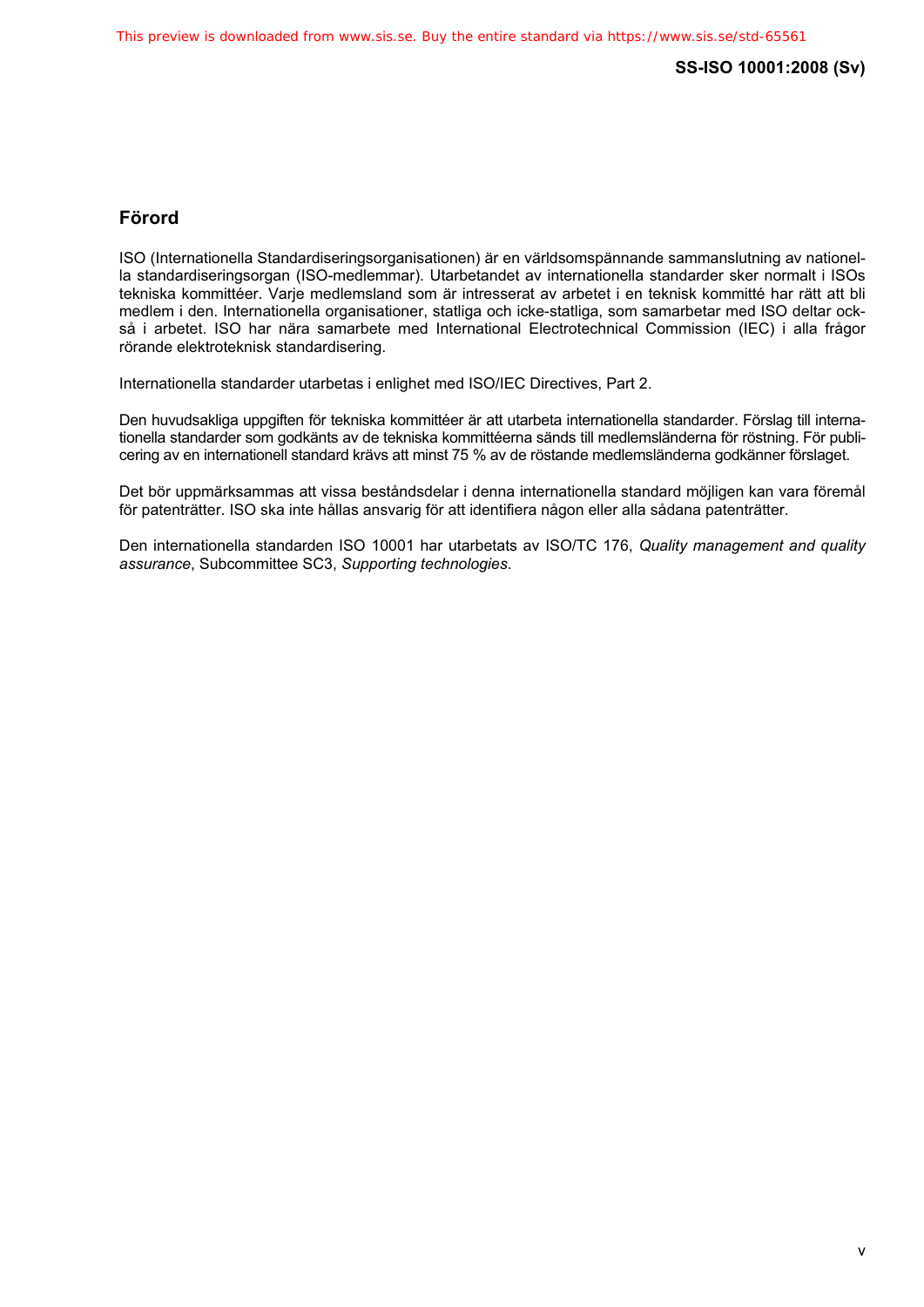## **Introduction**

## **0.1 General**

Maintaining a high level of customer satisfaction is a significant challenge for many organizations. One way of meeting this challenge is to put in place and use a customer satisfaction code of conduct. A customer satisfaction code of conduct consists of promises and related provisions that address issues such as product delivery, product returns, handling of personal information of customers, advertising and stipulations concerning particular attributes of a product or its performance (see Annex A for examples). A customer satisfaction code of conduct can be part of an effective approach to complaints management. This involves:

- a) complaints prevention, by making use of an appropriate customer satisfaction code of conduct;
- b) internal complaints handling, for instances when expressions of dissatisfaction are received;
- c) external dispute resolution, for situations in which complaints cannot be satisfactorily dealt with internally.

This International Standard provides guidance to assist an organization in determining that its customer satisfaction code provisions meet customer needs and expectations, and that the customer satisfaction code is accurate and not misleading. Its use can:

- enhance fair trade practices and customer confidence in an organization;
- improve customer understanding of what to expect from an organization in terms of its products and relations with customers, thereby reducing the likelihood of misunderstandings and complaints;
- potentially decrease the need for new regulations governing an organization's conduct towards its customers.

## **0.2 Relationship with ISO 9001 and ISO 9004**

This International Standard is compatible with ISO 9001 and ISO 9004 and supports the objectives of these two standards through the effective and efficient application of a process to develop and implement a code of conduct related to customer satisfaction. This International Standard can also be used independently of ISO 9001 and ISO 9004.

ISO 9001 specifies requirements for a quality management system that can be used for internal application by organizations, or for certification, or for contractual purposes. A customer satisfaction code of conduct implemented in accordance with this International Standard (ISO 10001) can be an element of a quality management system. This International Standard is not intended for certification or for contractual purposes.

ISO 9004 provides guidance on continual improvement of performance regarding quality management systems. This International Standard (ISO 10001) can further enhance performance regarding codes of conduct, as well as increase the satisfaction of customers and other interested parties. It can also facilitate the continual improvement of the quality of products and processes based on feedback from customers and other interested parties.

NOTE Apart from customers, other interested parties can include suppliers, industry associations and their members, consumer organizations, relevant government agencies, personnel, owners and others who are affected by an organization's customer satisfaction code of conduct.